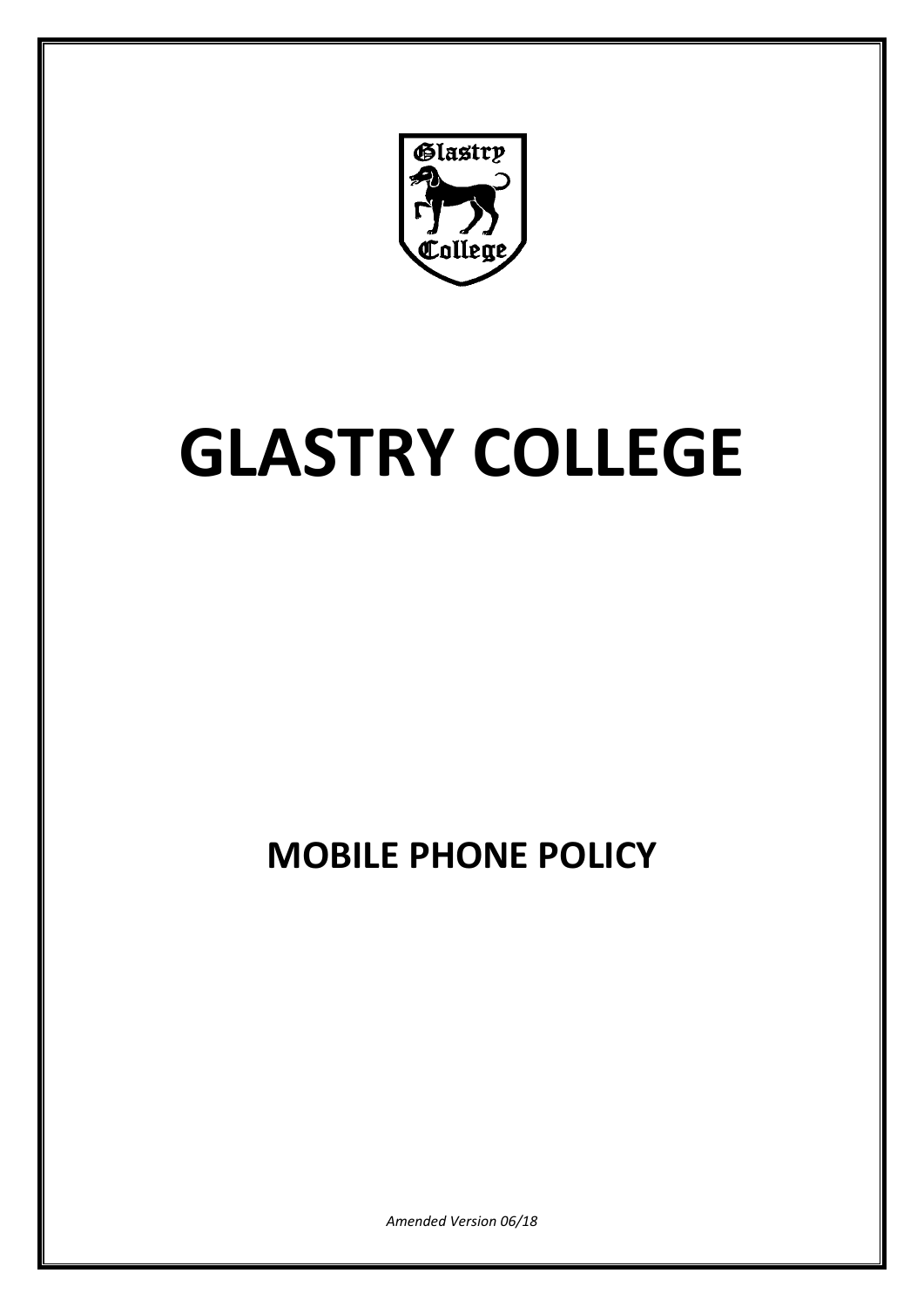### *Enrich, Empower, Excel*

#### *Enrich through Learning Empower to Succeed Excel in Life*



#### **1. Purpose**

- The widespread ownership of mobile phones among young people requires that school administrators, teachers, students, parents and carers take steps to ensure that mobile phones are used responsibly. This Policy is designed to ensure that potential issues involving mobile phones can be clearly identified and addressed, ensuring the benefits that mobile phones provide (such as increased safety) can continue to be enjoyed by our students.
- Glastry College has established the following Policy for mobile phones that provides teachers, students, parents and carers guidelines and instructions regarding mobile phones.
- Students, their parents or carers must read and understand the Mobile Phone Policy as a condition upon which permission is given to bring mobile phones to school.
- The Mobile Phone Policy for mobile phones also applies to students during school excursions, camps and extracurricular activities both on the school ground and off‐site.

#### **2. Rationale**

- The school recognises that personal communication through mobile technologies is an accepted part of everyday life but that such technologies need to be used well.
- Glastry College accepts that parents/carers give their children mobile phones to protect them from everyday risks involving personal security and safety. There is also concern about commuting long distances to school. It is acknowledged that providing a child with a mobile phone gives parents/guardians reassurance that they can contact their child if they need to speak to them urgently before or after school core hours.

#### **3. Responsibility**

- It is the responsibility of students who bring mobile phones to school to adhere to the guidelines outlined in this document.
- The decision to provide a mobile phone to their children should be made by parents or carers. It is incumbent upon parents to understand the capabilities of the phone and the potential use/misuse of those capabilities.
- Parents/carers should be aware that if their child takes a mobile phone to school it is assumed household insurance will provide the required cover in the event of loss or damage. The school cannot accept responsibility for any loss, damage or costs incurred due to its use.
- Parents/carers are reminded that in cases of emergency, the school office remains a vital and appropriate point of contact and can ensure your child is reached in a relevant and appropriate way. **All contact made between parents and pupils during the school day should be via the school office.**

#### **4. Acceptable Uses**

- Mobile phones should be switched off and stored safely in schoolbags upon entering the school premises, during classroom lessons and while moving between lessons. Parents/carers are requested that in cases of emergency they contact the school office first so we are aware of any potential issue and may make any necessary arrangements.
- **Students are not permitted to use their mobile phones during the school day.**
- Students should protect their phone numbers by only giving them to close friends. This can help protect the student's number from falling into the wrong hands and guard against the receipt of insulting, threatening or unpleasant voice, text and picture messages.

#### **5. Unacceptable Uses**

- Mobile phones should not be used to take photos or video recordings, send images or messages before or after school core hours, which may cause upset or harm to pupils. Using a mobile phone to do so will lead to disciplinary action.
- The Bluetooth function of a mobile phone must be switched off at all times and not be used to send images or files to other mobile phones.

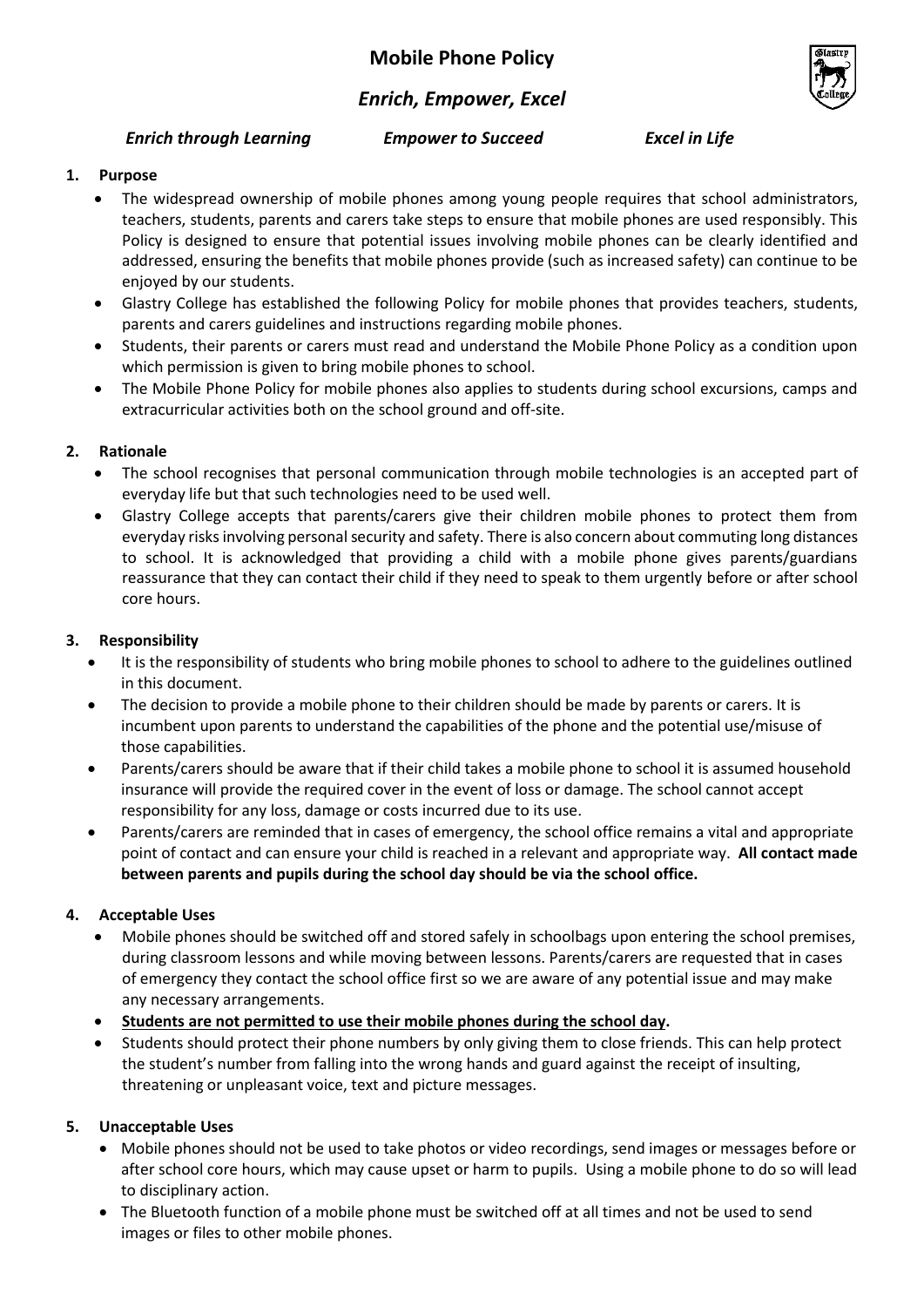- Mobile phones must not disrupt classroom lessons with ring tones, music or beeping. They should be turned off when entering the school grounds and remain off throughout the school day and stored safely in pupils' bags.
- Using mobile phones to bully and threaten other students is unacceptable. Cyber bullying will not be tolerated. In some cases, it can constitute criminal behaviour. If the use of technology humiliates, embarrasses or causes offence it is unacceptable regardless of whether 'consent' was given. Using a mobile phone to do so will lead to disciplinary action being taken.
- It is forbidden for a student, or students, to "gang up" on another student and use their mobile phones to take videos and pictures of acts to denigrate and humiliate that student, and then send the pictures to other students, or upload it to a website for public viewing. This also includes using mobile phones to photograph or film any student or member of staff without their consent. It is a criminal offence to use a mobile phone to menace, harass or offend another person and almost all calls, text messages and emails can be traced.
- Mobile phones are not to be used in any situation that may cause embarrassment or discomfort to their fellow students, staff or visitors to the college.
- It is unacceptable to take a picture of a member of staff without their permission. In the event that this happens the student will be asked, and expected, to delete those images, and relevant college sanctions will be applied.
- Headphones/earphones should not be used whilst moving around the school site during the school day.

#### **6. Theft or damage**

- Students should mark their mobile phone clearly with their names.
- To reduce the risk of theft during school hours, students who carry mobile phones are advised to keep them well concealed and not 'advertise' they have them.
- Mobile phones that are found in the school, and whose owner cannot be located, should be handed to the Reception Office.
- The college accepts no responsibility for replacing lost, stolen or damaged mobile phones.
- The college accepts no responsibility for students who lose, or have their mobile phone stolen, while travelling to and from school.
- It is strongly advised that students use passwords/pin numbers to ensure that unauthorised phone calls cannot be made on their phones (e.g. by other students, or if stolen). Students must keep their password/pin numbers confidential. Mobile phones and/or passwords may not be shared.

#### **7. Inappropriate Conduct**

- Under JCQ regulations, mobile phones are banned from all examinations. Students MUST store their phone safely and switched off in their school bag before entering the exam hall. Any student found in possession of a mobile phone during an examination will have that paper disqualified. Such an incident may result in all other exam papers being disqualified.
- Any student who uses vulgar, derogatory, or obscene language while using a mobile phone will face disciplinary action.
- Students with mobile phones may not engage in personal attacks, harass another person, or post private information about another person using SMS messages, taking/sending photos or objectionable images, and phone calls. Students using mobile phones to bully other students may face disciplinary action. (It should be noted that it is a criminal offence to use a mobile phone to menace, harass or offend another person. As such, the college may consider it appropriate to involve the PSNI.)
- Students must ensure that files stored on their phones do not contain inappropriate images. The transmission of such images may be a criminal offence.
- Similarly, 'sexting' which is the sending of personal sexual imagery ‐ is also a criminal offence, and will be dealt with in line with guidance from the CPSS and the PSNI.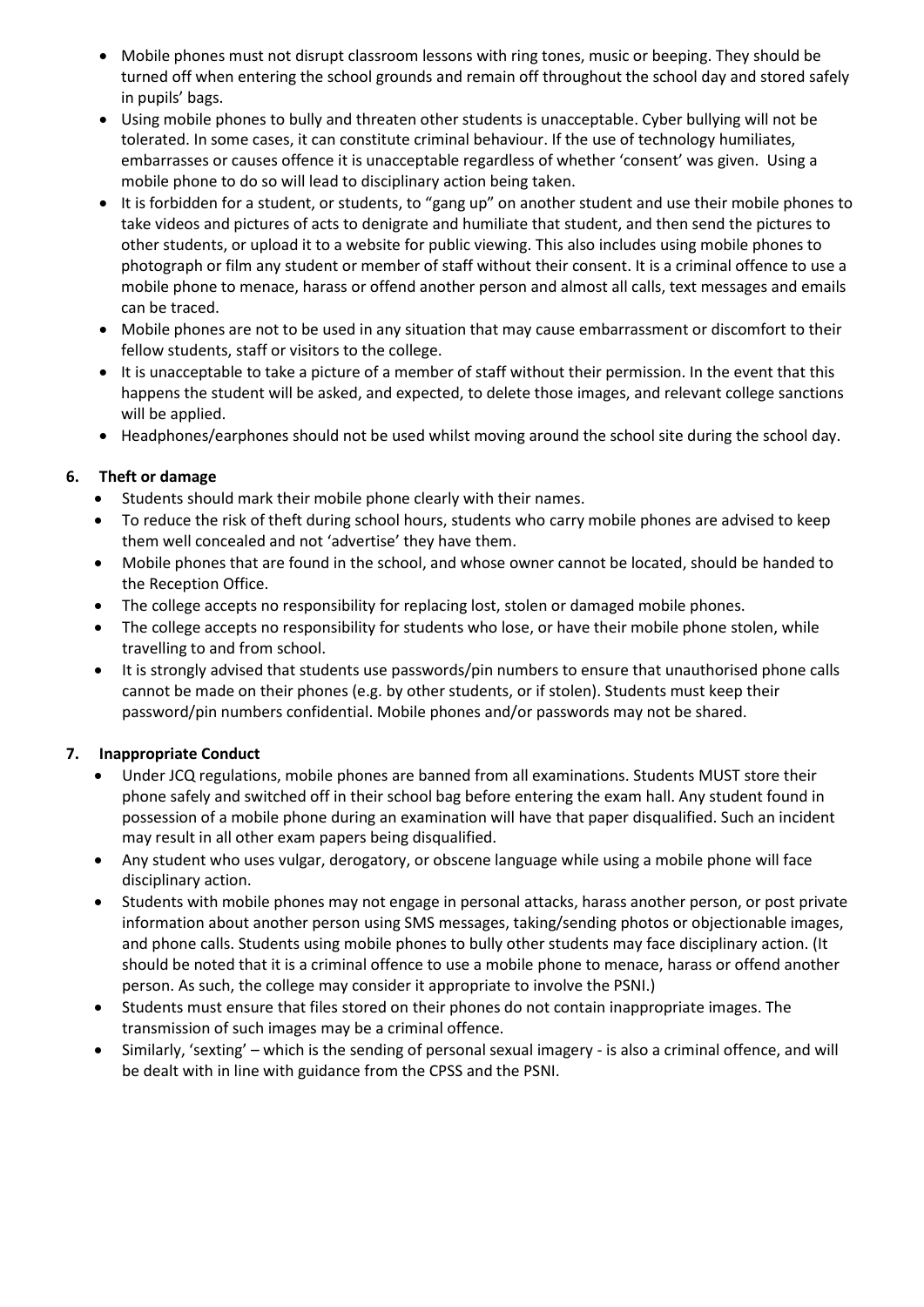#### **8. Sanctions**

The following sanctions may be used in consultation and conjunction with the E‐Safety and ICT Policy, and the Disciplinary, Anti Bullying, Child Protection and Safe Guarding Policies. Each violation of the Mobile Phone Policy will be dealt with on an individual basis, taking into consideration the circumstances and the events surrounding the incident. Sanctions applied will be in conjunction with the College Disciplinary Policy. The Principal shall decide, based on the evidence provided, the most appropriate sanction if and when the Mobile Phone Policy is violated. Those actions that are deemed as serious may lead to suspension or expulsion. For minor offences the following procedure will be applied:

- Students who infringe the rules set out in this document will have their phones confiscated by teachers. If the phone is being used inappropriately, the student must give it to a teacher if requested.
- On the first infringement of this policy the mobile phone will be confiscated by the teacher and sent to the reception in an envelope clearly marked with the pupil's name, teacher's name and date confiscated, where it will be collected by parents after 4.30pm. Details of this will be recorded in the Mobile Phone Log. A text message will be sent out to parents to inform them of this.
- On the second infringement the pupil will receive a formal afterschool detention.
- Any further infringements of the mobile phone policy may result in a ban on bringing a mobile phone to school, for an agreed period of time by the Principal of the College.